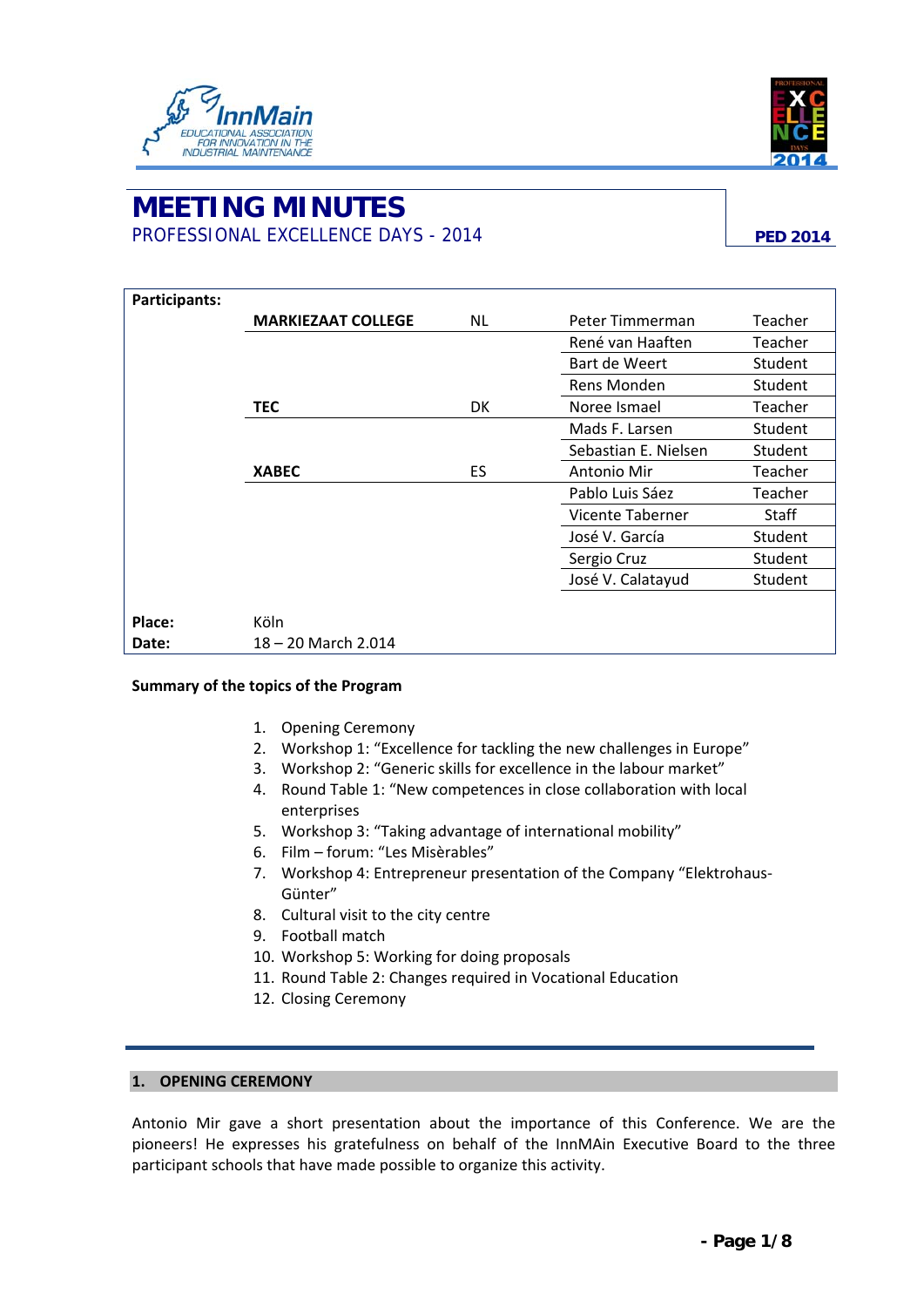



He also thanked the residence **Schweidt** for their kindness of letting us to have the workshops in the residence.

## **2. WORKSHOP 1: "Excellence for tackling the new challenges in Europe"**

Professor Timmermann made a short presentation about the topic using a Power‐Point presentation.

After that the participants grouped by countries discussed about the SWOT analysis for the countries that are part of the European Union. Their conclusions were the following:

|                                                                                    | <b>THE NETHERLANDS</b>                                                                                                                                                          | <b>DENMARK</b>                                                                                                                                                                      | <b>SPAIN</b>                                                                                                                                                                                                                                            |
|------------------------------------------------------------------------------------|---------------------------------------------------------------------------------------------------------------------------------------------------------------------------------|-------------------------------------------------------------------------------------------------------------------------------------------------------------------------------------|---------------------------------------------------------------------------------------------------------------------------------------------------------------------------------------------------------------------------------------------------------|
| <b>STRENGTHS</b><br>What could your country<br>offer to Europe?                    | Knowledge<br>÷,<br>Water technology<br>$\qquad \qquad \blacksquare$<br>Agriculture machinery<br>÷,<br>Infrastructure<br>ä,                                                      | A link between<br>$\overline{\phantom{a}}$<br>Scandinavia and the<br>rest of Europe<br>Knowledge and<br>$\qquad \qquad \blacksquare$<br>experiment<br>Safety and security for<br>÷, | Tourism<br>$\sim$<br>Labour force<br>$\overline{\phantom{a}}$<br>Courage, tackle<br>$\overline{\phantom{a}}$<br>problems without<br>surrendering                                                                                                        |
| <b>WEAKNESSES</b><br>What are the challenges in<br>your country at the<br>moment?  | To beat the recession<br>÷,<br>How to give jobs to our<br>÷<br>educated people<br>To solve the problem to<br>÷,<br>find the workers for our<br>low-educated jobs<br>(hand-maid) | the labour market<br>The movement of the<br>$\overline{\phantom{a}}$<br>labour force<br>Political issue and<br>$\overline{\phantom{a}}$<br>refugees                                 | To create new<br>$\overline{\phantom{a}}$<br>industries<br>To improve our<br>$\overline{\phantom{a}}$<br>language skills in<br>English<br>$Ni-Ni = Youth that$<br>don't study and don't<br>work. Change this<br>mind<br>To reduce our civil<br>servants |
| <b>OPPORTUNITIES</b><br>What roles can Europe play<br>tackling those challenges?   | Other countries can give<br>÷,<br>us the people/workers<br>to do our low-educated<br>jobs                                                                                       | To integrate the<br>$\overline{\phantom{a}}$<br>labour or marketing                                                                                                                 | To offer employment<br>$\overline{\phantom{a}}$<br>to the youth                                                                                                                                                                                         |
| <b>THREATS</b><br>What threats can the role or<br>Europe cause in your<br>country? | Migration: from people<br>within Europe to work<br>in other countries<br>No integration<br>÷,                                                                                   | Welfare<br>$\overline{\phantom{a}}$<br>The economic<br>$\overline{\phantom{a}}$                                                                                                     | When we enter in<br>$\overline{a}$<br>the EU we had to<br>close many industries<br>and reduce<br>agriculture<br>production; now we<br>would like to<br>increase both of<br>them but there are<br>restrictions from<br>Europe                            |

Some matters were discussed after the presentation of the conclusions:

- 1. There is a complementarity between the European countries: for example, The Netherlands needs technicians, and in Spain there is high youth unemployment.
- 2. Immigration is an important issue: in some countries there are problems of integration, problems of rejection, and also security problems. Second generation of immigrants can be a problem.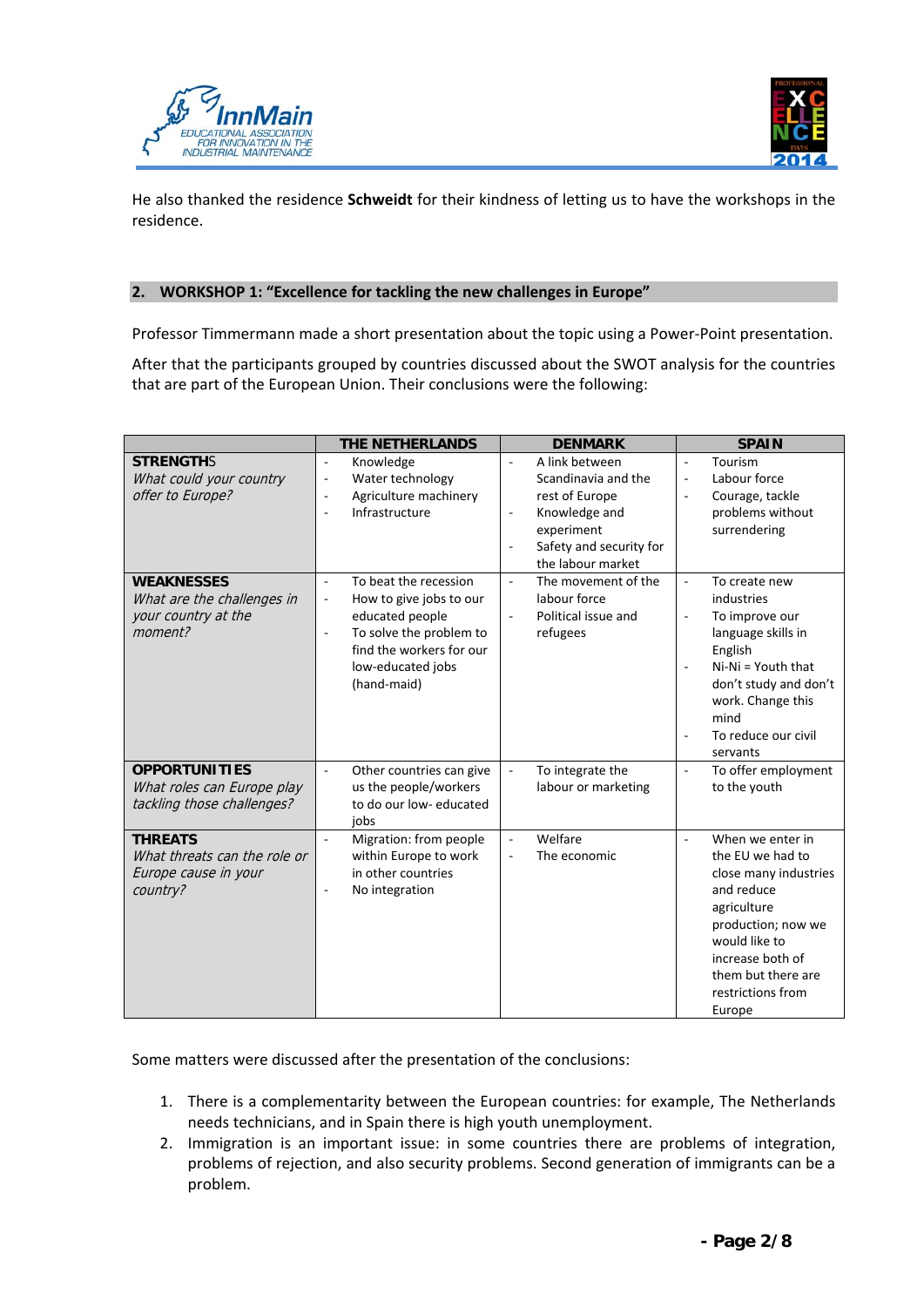



The teachers highlighted three points of this workshop:

- 1. The importance of getting the knowledge of the people attending the presentation.
- 2. The importance of learning about what is happening in each country.
- 3. The importance of knowing what the challenges in each country are.

## **3. WORKSHOP 2: "Generic skills for excellence in the labour market"**

This workshop was presented in two presentations:

- The first one was conducted by the following students: Mads F. Larsen, Sergio Cruz and José Vicente García.
- The second one was conducted by Bart de Weert.

After the presentations the participants discussed about different points related with the contents of the presentations.

- It is very important to give formation to the company trainers.
- Because of the economical crisis, in Denmark now the Government don't pay to the Companies for having students.
- ‐ It would be good if we could organize a Network of Companies within InnMain, and have a database with information for preparing International Internships.
- ‐ Dual system is different to Internships. Sometimes in Internships, the Company doesn't take advantage of the knowledge of the student. So it is important that the Company knows which is teaching at schools, and what the possibilities for taking advantage of the students are.
- The Companies have the knowledge. It is more the way of thinking with the mentality of the Company.
- ‐ Innovation means: what would you do different next time?
- It is very important for the student to be objective: to make a self evaluation.

The teachers highlighted two points of this workshop:

- 1. The importance of the students working as a team.
- 2. The second presentation was interesting for getting knowledge from the point of view of somebody that is working at present time.

## **4. ROUND TABLE 1: "New competences in close collaboration with local enterprises**

It was expected somebody from one German Chamber of Commerce for coming to this activity, but finally nobody could come. So this Round Table was merged with the previous one.

## **5. WORKSHOP 3: "Taking advantage of international mobility"**

This workshop was conducted by the following students: José Vicente Calatayud, Sebastian Esp Nielsen and Rens Monden.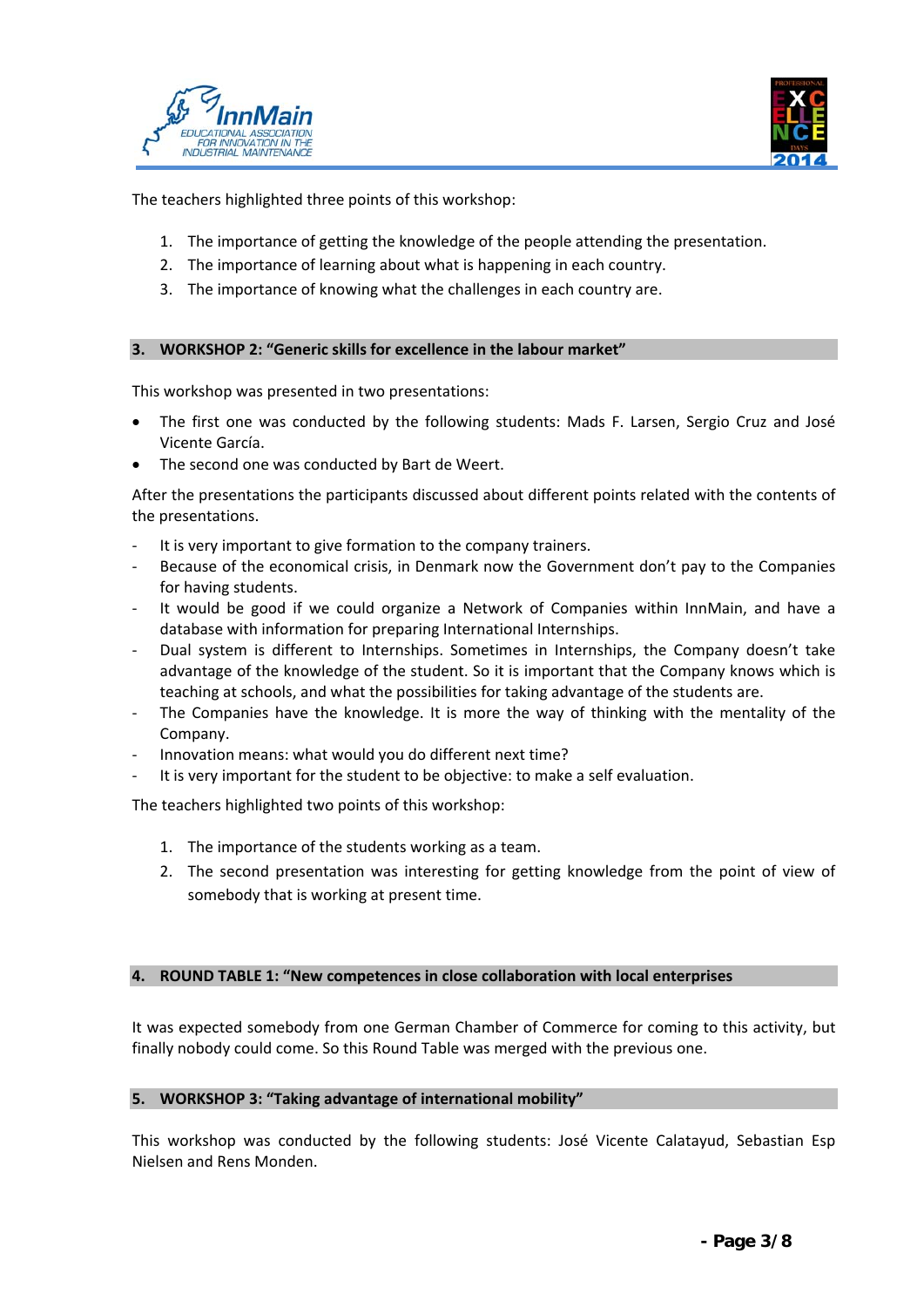



After the presentations the participants discussed about different points related with the contents of the presentation.

- ‐ International mobility open minds
- ‐ International mobility makes the people more flexible
- ‐ International mobility makes the people more mature
- Time for the mobility: it depends on the person and the objectives
	- o Three weeks
	- o Three months (in this case it is important to know very well which the job to do is. The students must participate in the selection process.

The teachers highlighted two points of this workshop:

- 1. The importance of the work done in the TOI Project ToP-MoSt that must be continued for promoting mobility of high quality standards.
- 2. The importance of the social skills and habits that the students obtain when they go abroad.

## **6. FILM – FORUM: "Les Misèrables"**

Before dinner the participants watched the film "Les Misèrables", based in the novel of Victor Hugo.

After dinner, under the direction of Professor Pablo Luis Sáez the participants discussed about the problems showed in the film and the attitude of the characters.

The main question was if we can see some similarities in our society nowadays, and what can be our attitude to tackle those social challenges if we want to maintain the social balance between the countries of Europe.

There is a big concern: the number of rich people increase, and also the number of poor people

VET schools can promote social activities. For example, at present time:

- a) Markiezaat College is promoting buildings in Africa
- b) TEC is giving computers to social institutions
- c) Xabec: on Saturdays the students go to make repairs and amendments in houses of poor people and flats ruled by social institutions

But it is clear that what everybody can do is to do his job very well, with spirit of serving the people, the families in our society: in this way we all participate in constructing a better world to live.

It is important to learn through mistakes. Corrections are necessary for improving in any aspect of our lives. The ideal situation is to know exactly the tasks we must do, the way of doing things, but many times this is not possible. Education in VET has to be competences oriented.

Taking this into account, the process for corrections has to be: ask the student why you have done this in this way? And thinking about the process, the student by himself can discover his mistakes.

Students and teachers: we can learn from each other.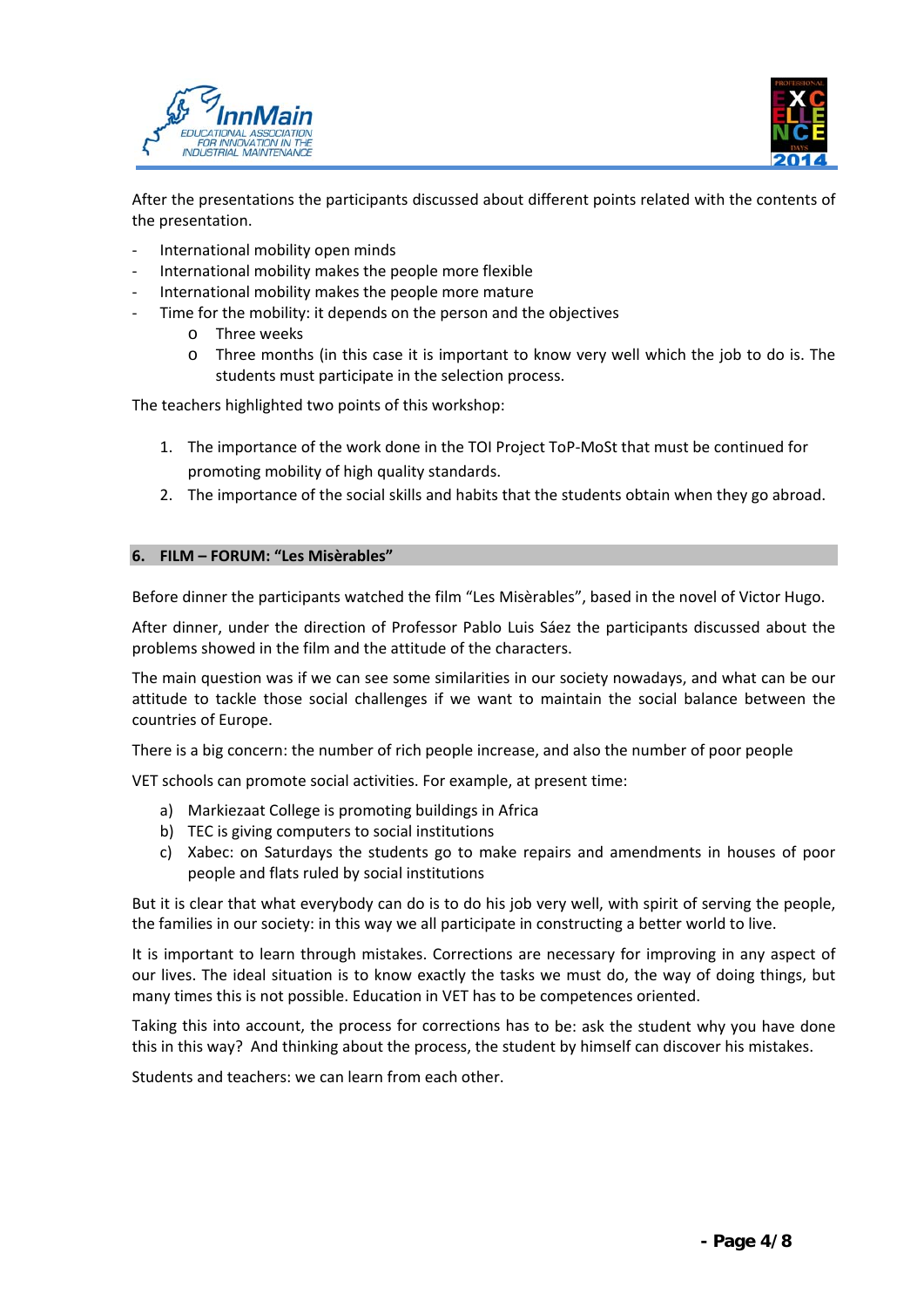



#### **7. WORKSHOP 4: Entrepreneur presentation of the Company "Elektrohaus‐Günter"**

Ms. Nicole Fandrich, from the ZWH, Zentralstelle für die Weiterbildung im Handwerk e. V., introduced to Mr. Günter, who gave us a presentation about the importance of the Dual System of Vocational Training.

Mr. Günter gave a passionate presentation and transmitted to the participants a positive spirit of innovation and excellence. He highlighted the importance of soft skills, specially responsibility, loyalty to the Company and good manners in social behaviour.

To have innovative spirit is always thinking in how to improve the task we do.

## **8. CULTURAL VISIT to the city centre**

The participants could visit the Cathedral, one of the highest in the world. Some brave participants went up the highest point of one of the towers.

Tour Agentur from Köln offered a Cultural Visit to the city centre focused in apprenticeship: "Living and working in the middle ages, the old trades and crafts".

## **9. FOOTBALL MATCH**

Some of the residents in the Schweidt Residence made the German Team which was the opponent of the InnMain team. Well... better not to give many details of the play. When the score was 12‐1 for the Germans somebody said: "One more goal. The team who makes the next goal will be the winner". And Professor René was the hero who made the last goal. So the final score was 12‐2 for the Germans, but... InnMain won the football match!

#### **10. WORKSHOP 5: Working for doing proposals**

The participants split in two groups: teachers and students.

**THE STUDENTS**. They spent the whole time telling to one another about their educational systems and discussing about the proposals to be presented in the round table 2.

**TEACHERS**. They talked about the organization of the activity, what was good, what can be changed, and discussed about how to improve the activity for the next year. These are the main points:

- 1. It is important firstly to introduce each school, a personal presentation of the students, and to know what they are doing.
- 2. Also it would be interesting a brief presentation of each country (what is happening in this moment in each country) and its educational system
- 3. The first day was very dense: too much information. It would be better to balance the workshops along the three days: two workshops each day
- 4. And take a breathing before starting the workshops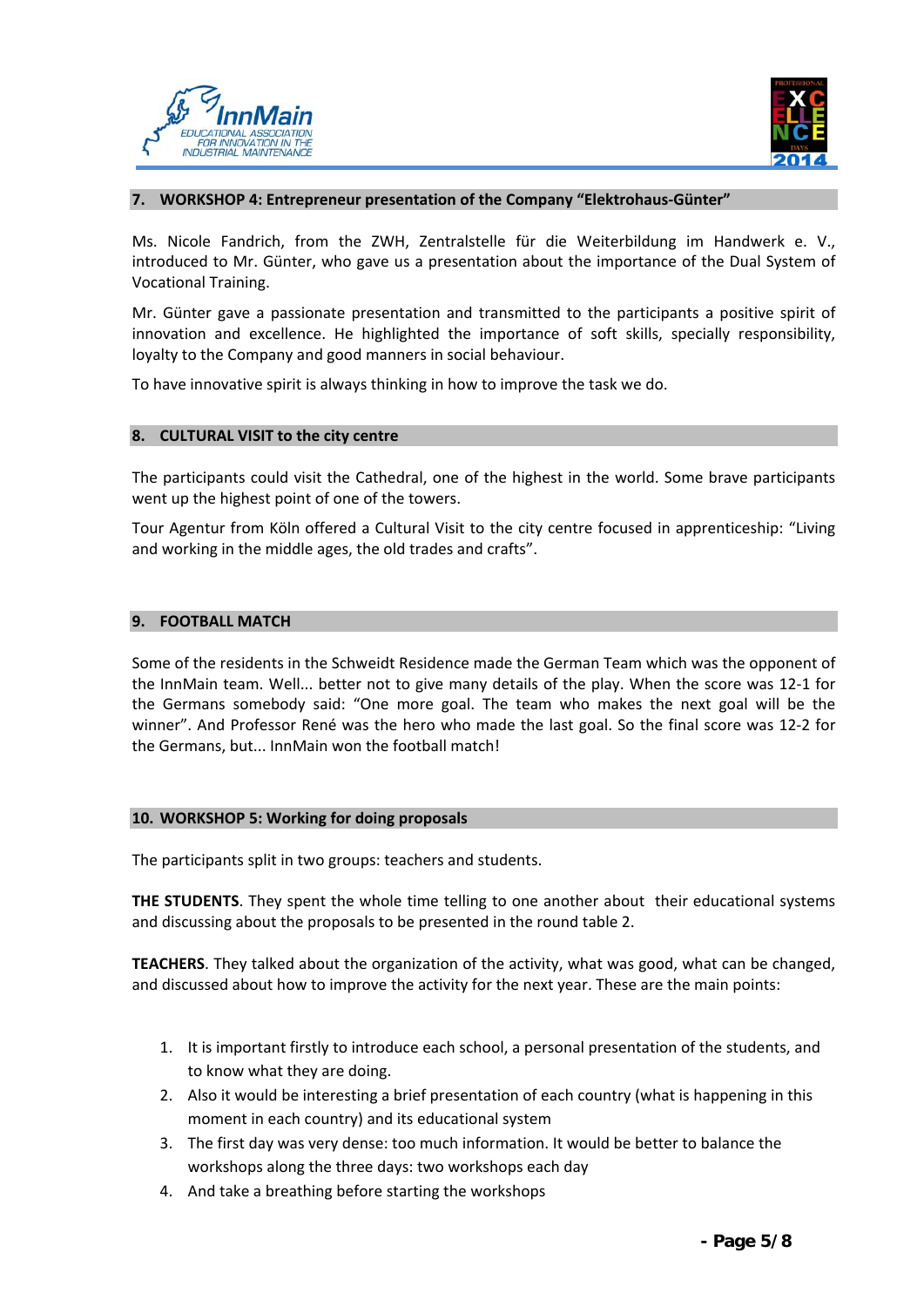



- 5. To be more focused in one main topic, with minor subjects
- 6. To prepare the meeting we could give some information in advance: prepare some questions in a questionnaire
- 7. About the student's presentations, depending on the subject, could be:
	- a. Prepared by the students together (via email / Skype)
	- b. Prepared by countries
- 8. To have a knowledge centre. We could use Dropbox, or another platform, for them to exchange ideas. To have a kind of database.
- 9. Maybe it would be good to have the student's presentation on the second day: then they know themselves better and there are more confidence
- 10. It is Important the cultural part: football, visits, concerts...
- 11. It would be great to organize a barbecue the last day
- 12. Three days is OK
- 13. The name of the activity: for the moment is OK...
- 14. Open words, open questions (not yes/no)
- 15. It is important to give time for socialization. Take advantage in free time
- 16. It would be nice if we could visit a school

## **And about the Workshops:**

- A presentation is different to a Workshop: it is better to organize workshops.
- It is a good idea to make the presentations to get the knowledge of the people attending the meeting

## **11. ROUND TABLE 2: Changes required in Vocational Education**

The students made a presentation about the conclusions they reached in the previous workshop.

## **DUAL SYSTEMS**

- In Denmark the students are in school for ten weeks and after this they go to a company to learn the practical skills.
- The students don't want to change this cause they say it's important that you can focus on your school all the time or on your company you're working at.
- In the Netherlands the system means 4 days a week in a company and 1 day in a week to school.
- The students in Holland are used to this and for them it's difficult to switch between school and company, the reason they will chose the dual system is to already go to work
- The students say that you're going to use the Dutch system in Spain for the dual program and they prefer this system because you can already work and earn money and also get an education.

## **PROBLEMS**

- In Denmark there is only one system of education. The students think there are people who would like the Dutch system of education.
- In Denmark you have the practical centre for students who can't find a company to work at, but the practical centre is a simulation so the students think it's not realistic enough.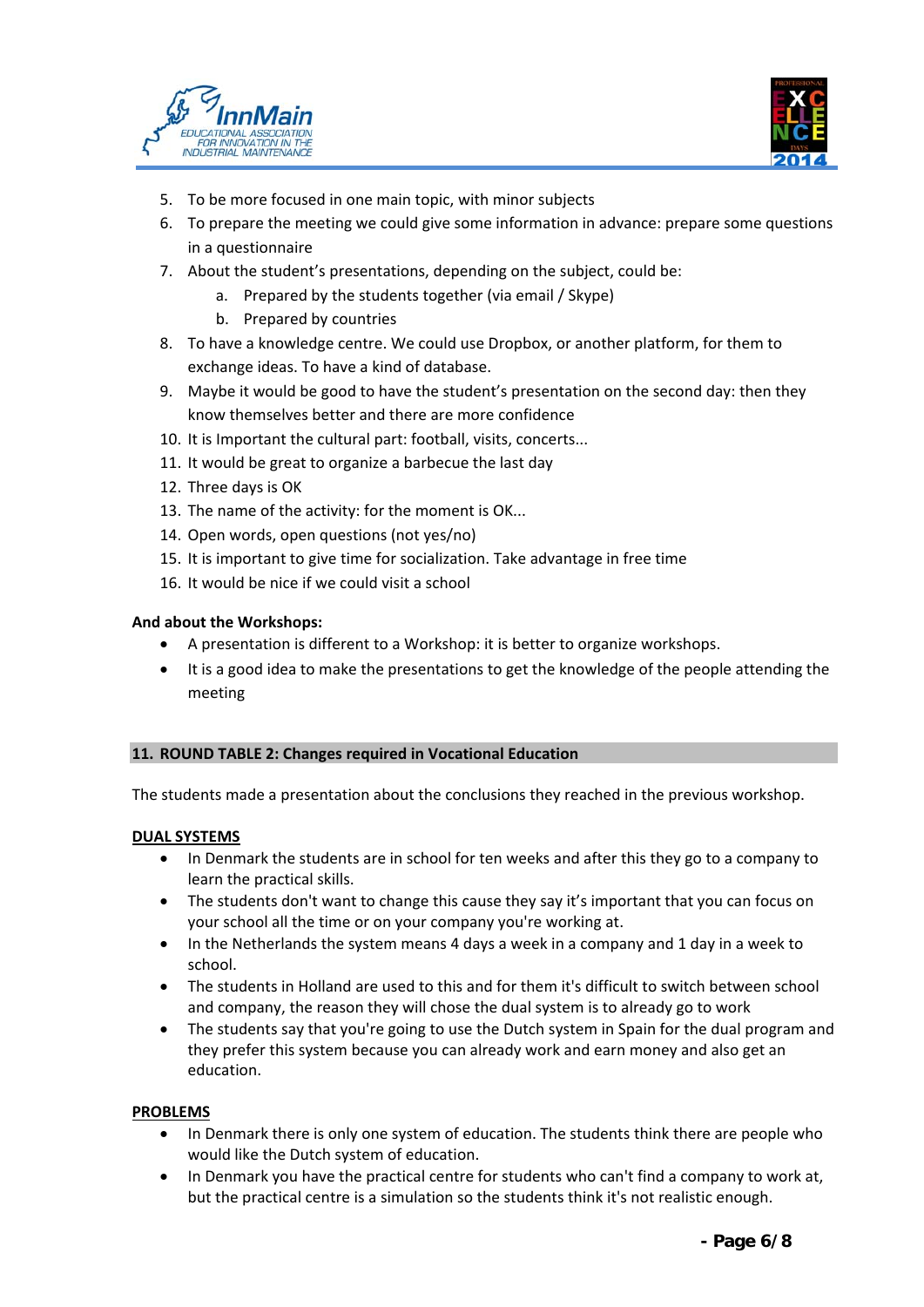



- They want the practical centre, the "simulated centre" to be a real company.
- In Holland, projects are mostly the same every year, and technology in Companies are changing very quickly.
- The students in Spain choose the dual system so they can earn money, this is a wrong motivation.
- They need to think more about their education, cause it's your future.
- Only 3 of the 20 students in José's class have a company to work at.
- The mentality of students is bad cause their parents spoil them to much
- Too many people don't pass their exams because they don't go.
- The Government have some laws about this problem, but they don't use them to punish the students.

## **SOLUTIONS**

- Denmark think a lot of people will benefit if there are two education systems like in Holland or Spain so they have a choice and maybe are more motivated to study.
- In Holland we have to think about our program. We need to look if there is a possibility to take some extra classes to pass the theoretical tests instead of doing a whole year again.
- In Spain the children are too spoiled. That's a reason that the mentality is bad. The parents need to be stricter about this and send their children to school.
- The Government needs to listen to the people and do everything to keep students in school until they have a degree; it's too easy for students to quit school.
- They have to offer possibilities to the best students with high education to keep them in the country so they can help to climb out of the recession.

## **INTERNSHIPS**

- The students of Denmark told us they didn't know it's a possibility to go abroad for internships.
- It's necessary to look at the level of English and try to get an equal level to make it much easier to communicate.
- Schools needs to set up a database of different Things:
	- 1. Culture
	- 2. Life
	- 3. School
	- 4. Companies
	- 5. Places to stay
	- 6. Religion
	- 7. Language of the country
- Maybe set up some guidelines to start you're internships
- In the first days of your internship getting some kind of guidelines. It is important the previous information the student can get before going to the Company.

## **12. CLOSING CEREMONY**

Professors Peter Timmerman, Noree Ismael and Antonio Mir said a few final words. They highlighted the importance of this kind of activities, and expressed their wish for the next year to repeat it. "We always take advantage when we attend a InnMain activity", said Peter. They also expressed their gratitude to Xabec for the organization.